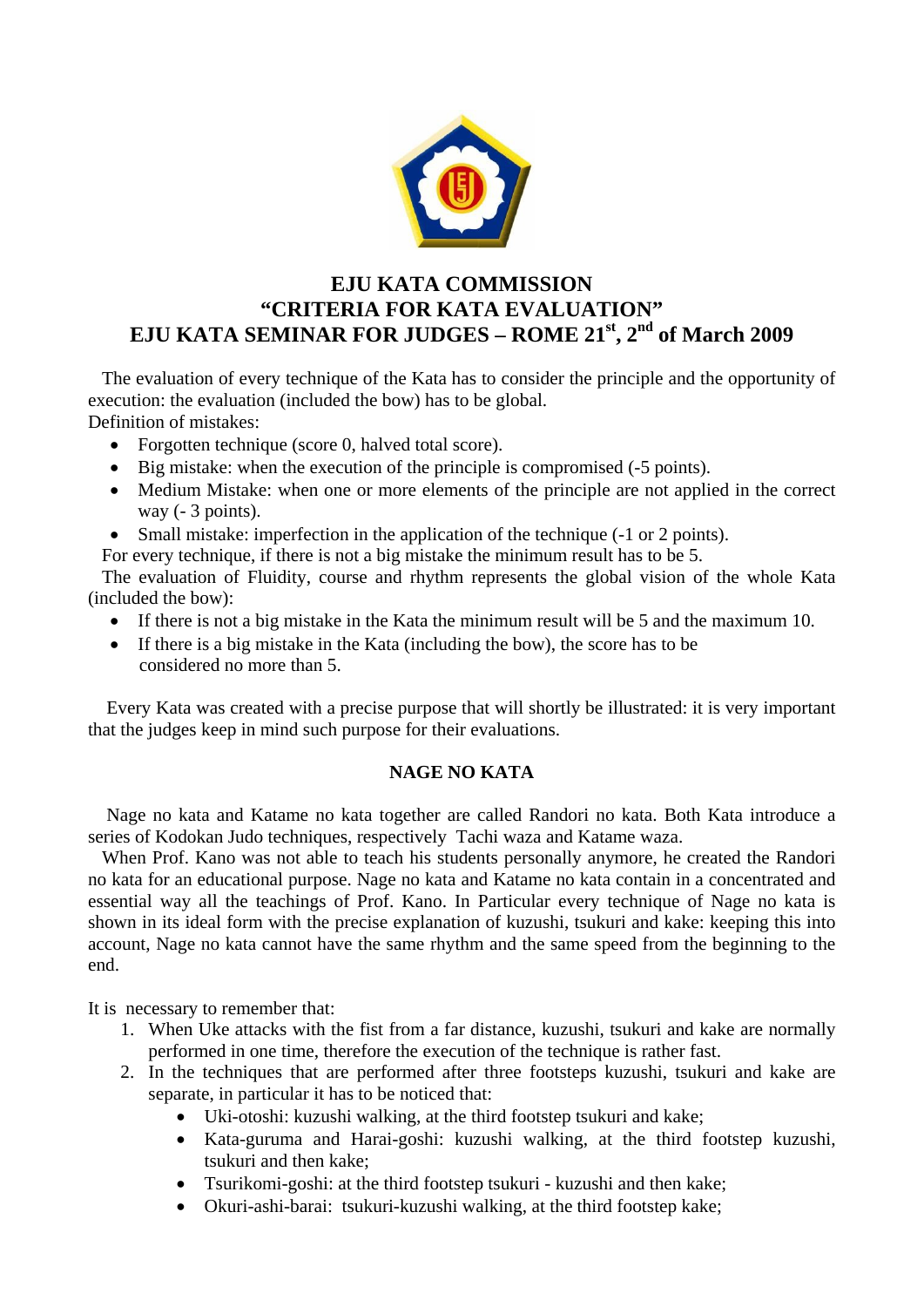- Sasae-tsurikomi-ashi: tsukuri and kuzushi at the second footstep, and then kake;
- Tomoe-nage: kuzushi in advancement, and then tsukuri-kake;
- Yoko-gake: kuzushi walking, and then tsukuri and kake.
- 3. Sumi-gaeshi and Uki-waza: kuzushi-tsukuri, and then kake.
- 4. Sutemi-waza: in general the execution is rather fast (remembering however what said above).

The missed respect of these indications in the global evaluation of right and left technique is considered Medium mistake.

# **KATAME NO KATA**

 This kata represents the difference between the various methods of Jujutsu and the system of Kodokan Judo. Prof. Kano established in this way the techniques of Katame waza, with the fundamental rules and the imposed limitations to physical safeguard.

It is necessary to remember that:

- 1. The standing movements and the shiftings in shikko have to be similar to a walk at normal speed.
- 2. The ways to escape of Uke must be shown clearly.
- 3. The ways to escape of Uke and the reactions of Tori have to look natural and realistic, as it would occur in a true fight.

 The missed respect of these indications in the global evaluation of the technique is considered Medium mistake.

# **JU NO KATA**

It is a method of attack and defense shown with slow but effective movements, that also has as a purpose the physical education.

The stretching and the lifting of the body are diffusely used, especially as regards Uke, in contrast to the traditional movements of Judo, in order to allow a harmonious physical development.

Thanks to the slowness of execution of the techniques of attack and defense you can learn the theory and the logic of this Kata more easily..

Besides, the natural way of performing the tai-sabaki without effort creates a sense of beauty.

It is necessary to remember that:

- 1. The attacks and the defenses have to be real, so much that if they were performed at normal speed they would result really effective. The athletes should therefore convey the idea of authentic techniques of fight with gentle movements (Medium mistake).
- 2. Over-stylization is not natural and can compromise the correct execution of the kata (mistake from small to medium).
- 3. Tori and Uke have to maintain a constant erect posture and not to fold up the body if it is not necessary (mistake from small to medium).
- 4. The course and rhythm are certainly slow and gentle, but some passages must be performed more quickly, particularly when there is a linked succession of attacks and defenses (for example the linked succession of attacks and defenses in Kata-oshi, Ago-oshi, Kiri-oroshi, Naname-uchi, Obi-tori, Mune-oshi, Uchi-oroshi, Ryogan-tsuki and the rather fast walk in Ryo-kata-oshi and Katate-age) (mistake from small to medium).